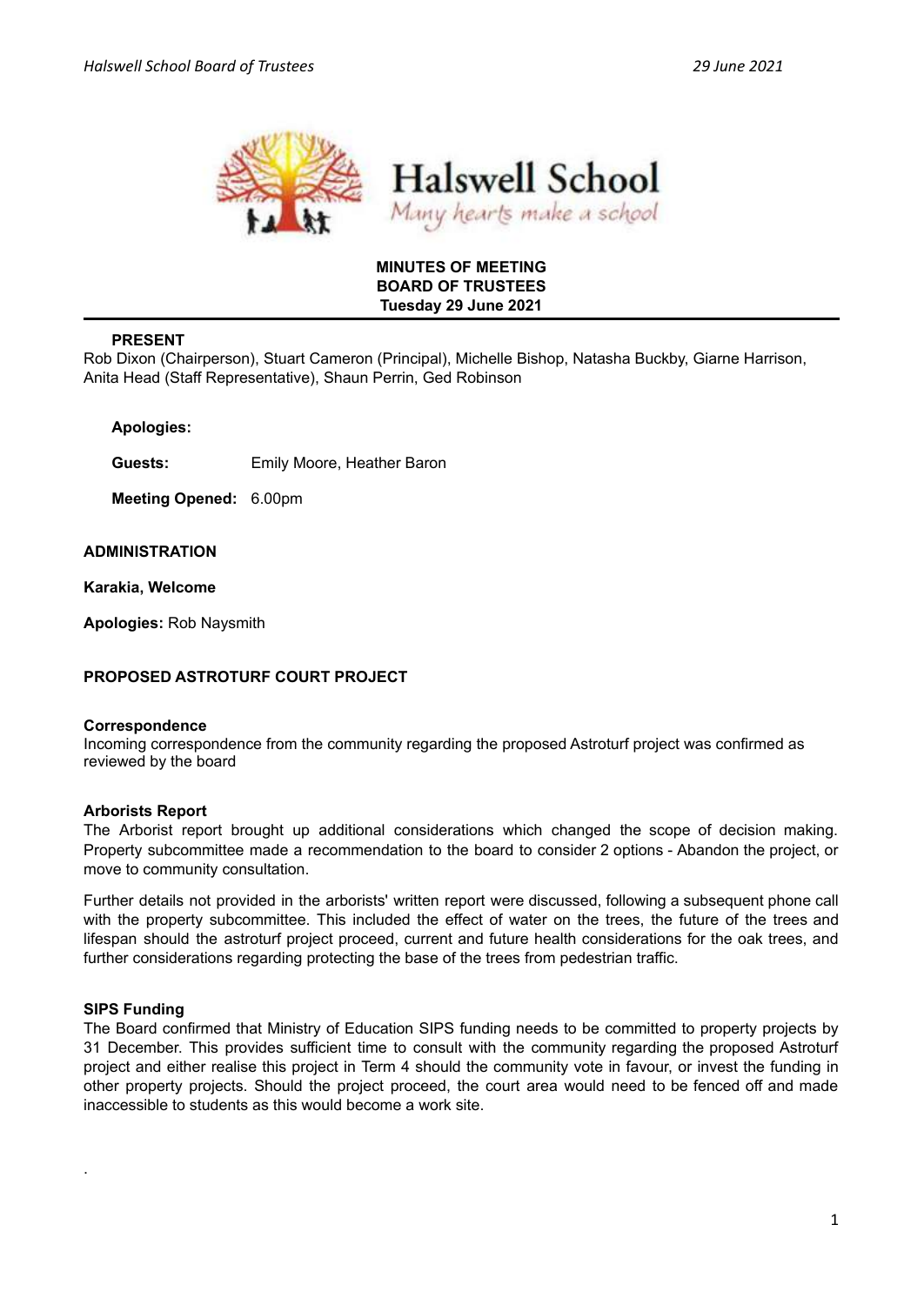#### **Community Consultation**

The Board supports a best practice approach to consulting and polling the community regarding the Astroturf project. Recommendation was made to engage a market research specialist to ensure that information presentation, survey and data collection methods are as objective and meaningful as possible. Attention will need to be given to how students are involved in this process and their voice heard in a meaningful way. The Board delegated to the communications subcommittee to investigate and recommend a market research specialist in time for the next board meeting. Experience working with surveying children will be essential. The Board feels that clear and concise questions will need to be asked of the community - voting yes or applying SIPS funding elsewhere. A 75% affirmative vote from the community would be required for the astroturf court option before we would proceed.

## **Board Vote**

Giarne Harrison records her vote of Option 1 - abandoning the Astroturf Project

7 votes in favour of Option 2 - progressing to community consultation

A Notice will be included in the newsletter going out tomorrow that a motion has been passed to move to community consultation.

**Meeting closed:** 7:30pm

**CONFIRMED \_\_\_ \_\_\_\_\_\_\_\_\_\_\_\_\_\_\_\_\_\_\_\_\_\_\_\_\_\_\_\_** 27 July 2021

**CHAIRPERSON**